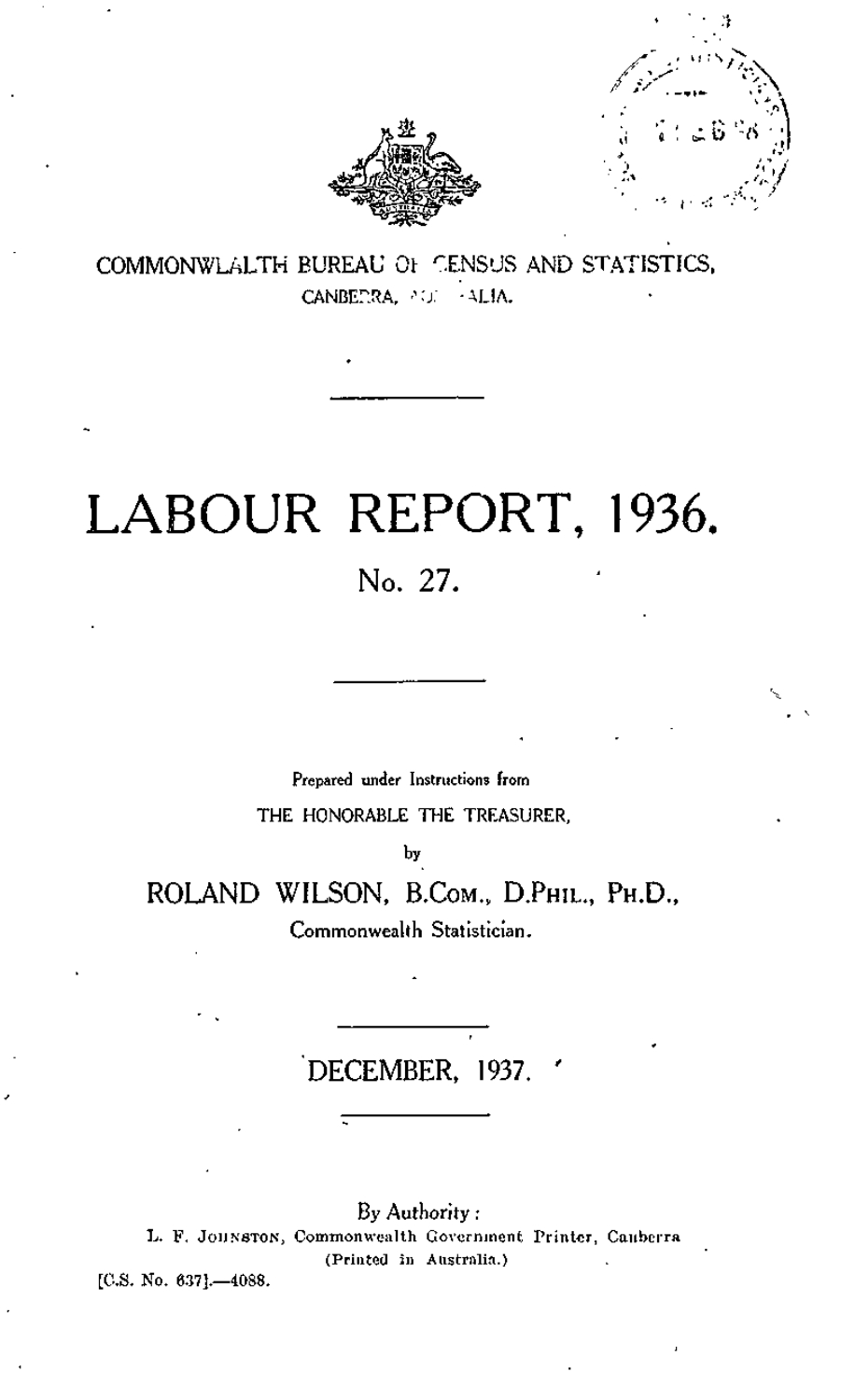The first Labour Report issued by this Bureau was published in 1912. This Beport is the twenty-seventh of the series and deals chiefly with the year 1936. The tabulations, however, include particulars relating to the first half of 1937 as well as for earlier years, in most cases back to 1931.

The synopsis immediately following shows the general arrangement of the work, while an index has been inserted at the end of the volume to facilitate reference.

The subject-matter in the Report has been divided into four main Chapters, covering information in regard to Prices (Wholesale, Retail and International Comparisons! ; Wages; Employment (Unemployment and Industrial Disputes) ; Associations (Trade Unions and Employers' Associations). The Report follows the lines of its immediate predecessors in scope and arrangement.

In Chapter II., Section 3, a comprehensive review is given of the\* judgment of the Commonwealth Court of Conciliation and Arbitration of the 23rd June, 1937, by which " prosperity loadings " were added to the basic wage of all workers whose wages and working conditions are controlled by that Court. A table of the " Court " Series of Index Numbers created by the Court for the adjustment of its basic wage appears in Appendix IX.

A brief review has been included in Chapter III. "Employment" , of the special legislation for the relief of unemployment enacted during 1931 to 1937. Tables arc also published herein for the first time embodying data on " Direct Measures of Employment" by way of supplementing the information in regard to unemployment provided by the percentages reported by trade unions. The field of inquiry covered by this investigation has been limited for the time being to employment in factories and retail stores.

In view of the importance and extent of the revision in 1936 and 1937 of the retail price indexes compiled by the Bureau, the whole of the Resolutions of the 1936 Conference of Statisticians upon which the revisions are based are published in Appendix XI.

For the purpose of tabulating the results of the investigations which have been made in regard to rates of wage, labour organizations, employers' associations, unemployment, industrial disputes, &c, the following classification of trades and occupations has been adopted :-

|      | Wood, Furniture, Sawmill, Timber-<br>works, &c.      | vцг.  | Mining, Quarries, &c.                       |
|------|------------------------------------------------------|-------|---------------------------------------------|
| 11.  | Engineering, Metal Works, &c.                        | IX.   | Railway and Tramway<br>Ser-<br>vices.       |
| III. | Food, Drink, and Tobacco-Manu-                       | Х.    | Other Land Transport.                       |
| IV.  | facture and Distribution.<br>Clothing, Textiles, &c. | XI.   | Shipping, Wharf Labour, &c.                 |
| v.   | Books, Printing, Bookbinding, &c.                    | XН.   | Pastoral, Agricultural,<br>Rural,           |
| VI.  | Other Manufacturing.                                 | XIII. | Horticultural, &c.<br>Domestic, Hotels, &c. |
| VII. | Building.                                            | XIV.  | Miscellaneous.                              |
|      |                                                      |       |                                             |

Classification of Industries and Occupations.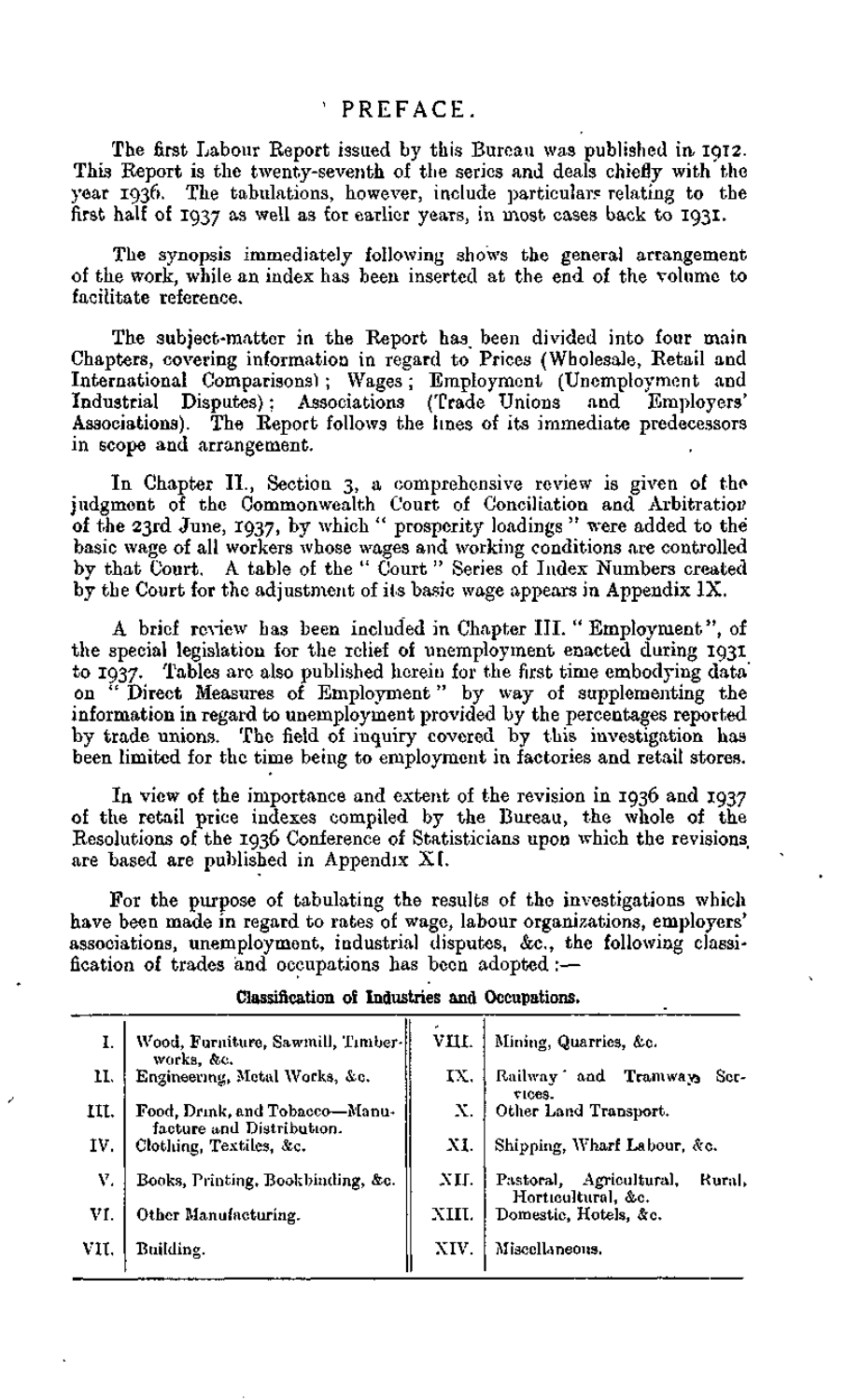It is gratifying to record that secretaries of trade unions and of employers' associations, officials of Commonwealth and State Departments, private employers, retail dealers, house agents, and others have readily responded to the somewhat heavy demands made upon them.

Without the help so rendered, the investigations contained herein would have been impossible, and I take this opportunity of expressing my cordial thanks to all who have thus assisted.

The valuable assistance rendered to the Bureau by the Statistical Offices in the various States, especially in regard to the collection of retail prices, is acknowledged, and to the officers concerned I desire to express my sincere thanks.

I am specially indebted to Mr. H. G. Downing, the officer in charge of Labour Statistics in this Bureau, for the care and attention which he has bestowed on the compilation of this Report and for seeing the matter through the press. My thanks are also' due to the staff under his control for their cordial co-operation and valuable services.

## ROLAND WILSON,

## *Commonwealth Statistician.*

Commonwealth Bureau of Census and Statistics, *Canberra, F.C.T., December, 1937.,* 

*t>*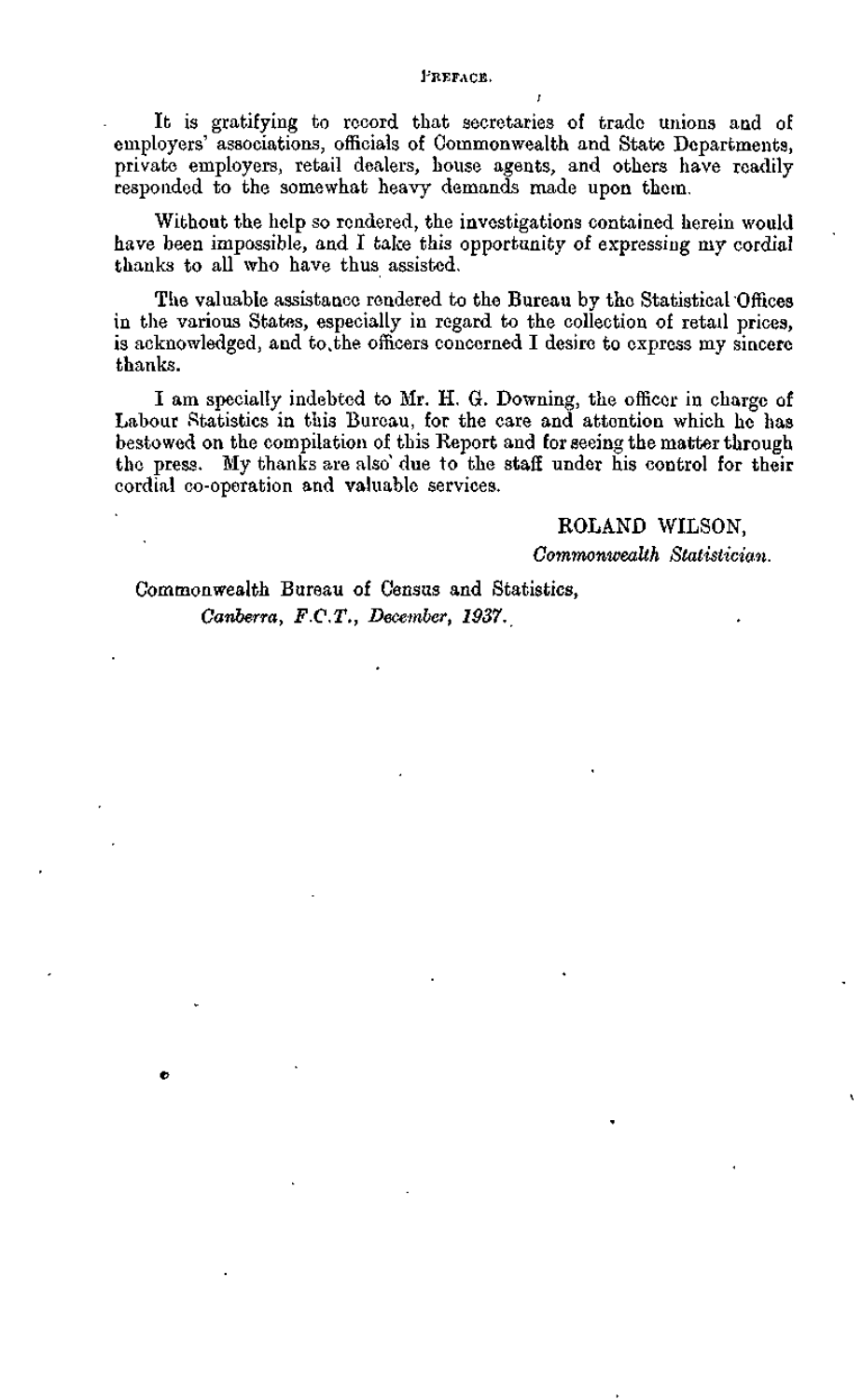## SYNOPSIS

 $\ddot{\phantom{0}}$ 

| Page.                                                                                        | l'age.                                                                                      |
|----------------------------------------------------------------------------------------------|---------------------------------------------------------------------------------------------|
| CHAPTER L-PRICES.                                                                            | Chapter 1.-Prices-continued.                                                                |
| § 1. Wholesale Prices.                                                                       | § 5. International Comparison of<br>Price<br>Index-numbers.                                 |
| 1. General<br>9                                                                              | 1. Wholesale Prices-Australia and                                                           |
| 2. Commodities in Groups<br>g<br>$\ddot{\phantom{0}}$                                        | other Countries<br>44<br>٠.                                                                 |
| 3. līndex-numbers, 1861 to 1937<br>tt                                                        | Retail<br>Prices—Australia<br>nnd                                                           |
| 4. Variations since Outbreak of War<br>11                                                    | other Countries<br>45                                                                       |
| 5. Prices-1935 and 1936<br>12                                                                | CHAPTER IL—WAGES.                                                                           |
| § 2. Retail Prices-Food,<br>Groceries<br>апо<br>Housing.                                     | § I. Operations under Arbitration<br>and<br>Wages Board Acts and Industrial<br>Legislation. |
| 1. General<br>12                                                                             | 1. General<br>44<br>$\ddot{\phantom{0}}$                                                    |
| 2. The New Composite Unit<br>13<br>. .                                                       | 2. Acte<br>Regulating<br>Industrial<br><b>Matters</b><br>47                                 |
| 3. Collection of Data<br>15                                                                  | 3. Methods of Administration<br>47                                                          |
| 4 Chaugo of Base Period<br>15<br>$\ddot{\phantom{1}}$                                        | Taterminations<br>4. Awards<br>and                                                          |
| 5. Retail Prices and Wago Assess-<br>16<br>ment                                              | made and Industrial Agree-<br>ments filed<br>48                                             |
| 6 Retail Prices Capital Cities, 1907                                                         | 5. Awards<br>Determinations<br>and<br>Agreements in Force, Boards                           |
| 18<br>to 1936                                                                                | Authorized and Constituted and                                                              |
| 7 Change of Basis for Rent Con-<br>sintuent<br>19                                            | Industrial Legislation<br>49                                                                |
| 8. Retail Prices 30 Towns, 1932 to                                                           | § 2. Rates of Wage and Hours of Labour.                                                     |
| 19<br>1937                                                                                   | r. General<br>$\cdot$<br>55                                                                 |
| 9. Population Weights<br>23<br>. .<br>$\cdot$ $\cdot$                                        | 2 Adult Male Weekly<br>Wages-                                                               |
| 10. Retail Price Index-numbers in                                                            | States, 1914 to 1936<br>56<br>3. Adult Male Weekly Wages-                                   |
| Terms of Currency<br>23<br>$\cdot$                                                           | 58<br>Industrial Groups, 1914 to 1936                                                       |
| 11, Prico Details, 1936<br>25                                                                | 4. Adult Female Weekly Wages--                                                              |
| Price<br>Betail<br>Index-mumbers<br>base, 1911-(used by Com-<br>monwealth Court of Concilia- | Slates, 1914 to 1936<br>59<br>5. Adult Female Weekly Wages—<br>60                           |
| tion and Arbitration) <i>ende</i>                                                            | Industrial Groups, 1914 to 1930<br>6. Hours of Labour and Weekly and                        |
| Appendix VII, and VIII.<br>179                                                               | Hourly Rates of Wage, 31st<br>December, 1936<br>60<br>$\ddot{\phantom{a}}$                  |
| § 3. Food. Housing, Clothing and Miscel-<br>laneous.                                         | 7. Adult Maie Weekly Wages-<br>States—1891 to 1936<br>63                                    |
| ı. General<br>25                                                                             | 8. Adult Male Weekly Wages-                                                                 |
| 2. Methods and Regimen Adopted .<br>26                                                       | Industrial Groups—1891 to 1936<br>63<br>9. Adult Males Hourly Wages-                        |
| 3. Base<br>29<br>4. Variations 30 Towns<br>20                                                | 1914 to 1936<br>64                                                                          |
| 5. Retail Prices                                                                             | 10, Nominal Hours of Labour<br>оľ<br>Adult Males—1914 to 1936<br>65                         |
| ail Prices November, 1914,<br>1921 and 1931 to March                                         | 11. Adult Females Hourly Wages-                                                             |
| Quarter 1937<br>20                                                                           | 66<br>1914 to 1936                                                                          |
| Retail Prices November, 1915<br>36<br>to 1920                                                | 12. Nominal Hours of Labour of<br>Adult Females—1914 to 1930<br>67                          |
| Relative Cost of each Group of                                                               | 13. Nominal and Effective Wages<br>63                                                       |
| Items, 1935 and 1936<br>37                                                                   | 14. Productive Activity<br>71                                                               |
| § 4. Retail Price Index-numbers, 200 Towns.                                                  | § 3. The Basic Wage and Child Endowment<br>in Australia.                                    |
| 1. General<br>38<br>$\ddot{\phantom{1}}$<br>$\cdot$                                          | 1. Basic Wage<br>71                                                                         |
| 2. Results, 1935 to 1936<br>38<br>k.                                                         | 2. The Commonwealth Basic Wage<br>75                                                        |
| 3 Comparison<br>оf<br>Capitals<br>and                                                        | 3. State Basic Wages<br>87<br>$\ddot{\phantom{a}}$                                          |
| other towns<br>42<br>. .                                                                     | 4. -Royal Commission on Easic Wage<br>94                                                    |
| Rent Reduction Acts<br>43                                                                    | 5 - Child Endowment<br>94                                                                   |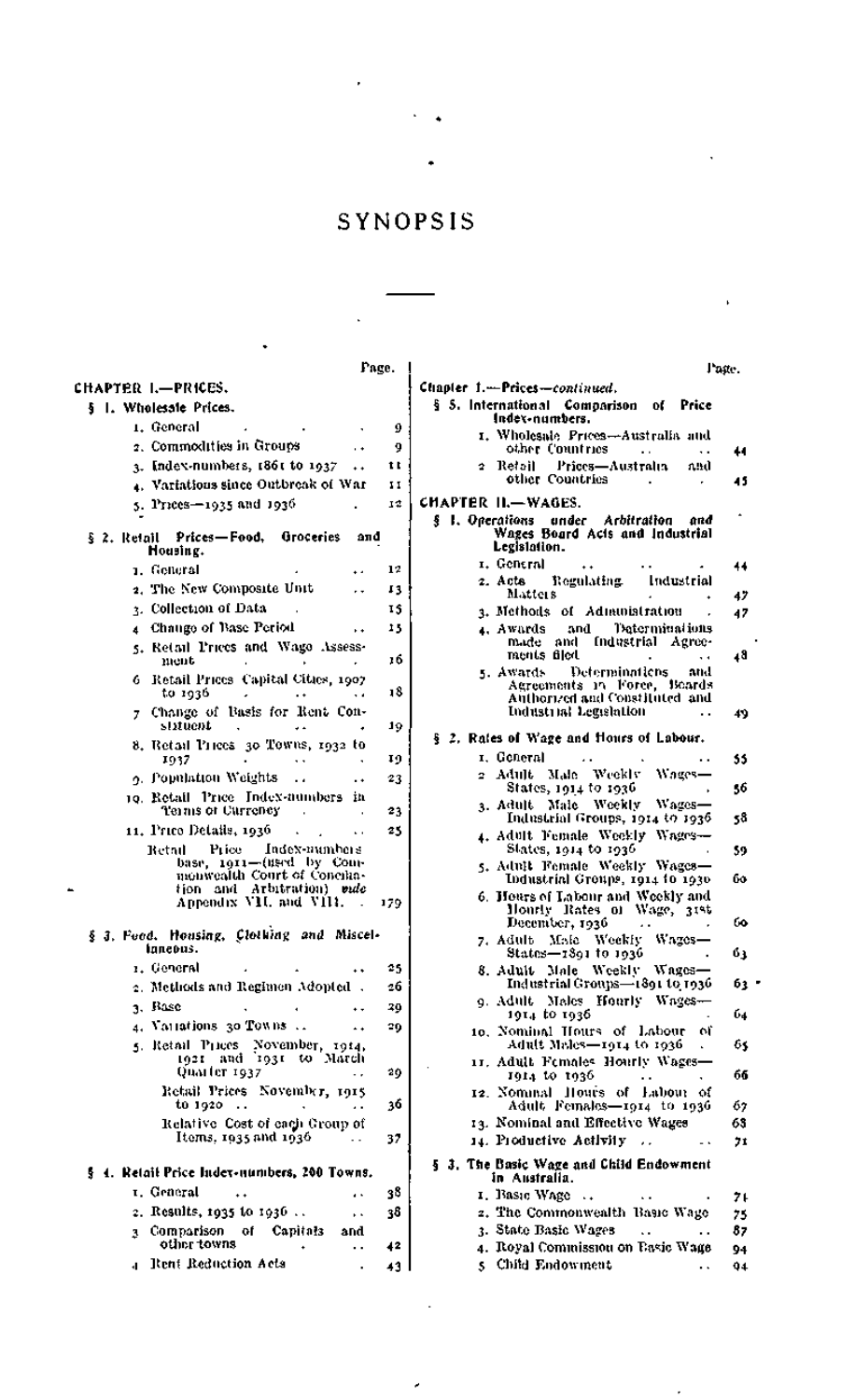|                                                                                                            | Page.      |                                                                                                                                               |
|------------------------------------------------------------------------------------------------------------|------------|-----------------------------------------------------------------------------------------------------------------------------------------------|
| СНАРТЕЯ Ш.-ЕМРЕОУМЕНТ.                                                                                     |            | Chapter IV. - Associations-continued.                                                                                                         |
| § 1. Industrial Disputes.                                                                                  |            | 7. Central Labour Organizati                                                                                                                  |
| . I. General                                                                                               | 95         | S. Organizations registered<br>Commonwealth<br>Gone                                                                                           |
| Industrial Disputes in Industrial<br>4<br>Groupe, 1936                                                     | 95         | and Arbitration Act                                                                                                                           |
| Particulars of Principal Disputes<br>3<br><b>M 1036</b>                                                    | 97         | § 2. Employers' Associations.<br>1. General                                                                                                   |
| 4 - Industrial Disputes, 1932 to 1936                                                                      | 98         | 2. Employers' Associations (                                                                                                                  |
| 5 Duration of Industrial Disputes                                                                          | 99         | State, 1932 to 1936                                                                                                                           |
| 6. Causes of Industrial Disputes<br>$\rightarrow$                                                          | 102        | 3. Employers' Associations<br>dustrial Groups, 1935 ar                                                                                        |
| Results of Industrial Disputes<br>7.                                                                       | 103        | 4. Employers' Associations is                                                                                                                 |
| 8. Methods of Settlement<br>. .                                                                            | 105        | bership (Troups, 1930 t                                                                                                                       |
| f 2. Fluctuations in Employment.                                                                           |            | Federations of Employer<br>к<br>sociations                                                                                                    |
| r General<br>$\cdot$ .<br>$\ddot{\phantom{1}}$                                                             | 107        |                                                                                                                                               |
| 2. Unemployment-<br>States, 1936<br>Australia, 1891 to 1937<br>٠,                                          | 1o3<br>100 | § 3. International Comparisons,<br>1. The International Labou<br>fecences                                                                     |
| 3 Unemployment<br>bv<br>Industries                                                                         |            | 2. Unemployment in other Co                                                                                                                   |
| — Australia— 1936                                                                                          | 100        | 3. Retail Prices of Food—A                                                                                                                    |
| 4. Unemployment — Quarterly —                                                                              |            | and other Countines                                                                                                                           |
| States 1925 to 1937.<br>$\ddot{\phantom{a}}$                                                               | 111        |                                                                                                                                               |
| 5. Causes of Unemployment<br>. .                                                                           | 111        |                                                                                                                                               |
| ú.<br>Seasonal Employment in Aus-<br>tralla<br>٠.                                                          | 311        | APPENDIX.                                                                                                                                     |
| § 3. Direct Measures of Employment,                                                                        |            | Section<br>I Wholesale Prices, 1935 at                                                                                                        |
| r. General                                                                                                 | 1 L I      | II, Retail Prices, Capital<br>,,                                                                                                              |
| 2 Index of Employment in Factories                                                                         | 112        | 1936.                                                                                                                                         |
| 3. Index of Employment in Retail<br>Stores                                                                 | 113        | III.   Weekly House Rents, 30<br>٠,<br>1932 to 1936                                                                                           |
| General Employment Indexes of<br>New South Wales and Queens-<br>land                                       | 113        | IV. Mininum Rates of Wa<br>٠,<br>Homs of Labour for<br>Male Workers, 31st<br>ber, 1936                                                        |
| § 4. Relief of Unemployment,                                                                               |            | V. Manimum Rates of Wa<br>14                                                                                                                  |
| Special Legislation for Rellef of<br>г<br>Unemployment                                                     | 118        | Hours of Labour for<br>Female Workers, 32<br>etnber, 1936                                                                                     |
| Unemployment<br>ē,<br>Rehef—Susten-                                                                        |            | VI, Rates of Ware and It<br>٠,                                                                                                                |
| ance Rates                                                                                                 | 120        | Labour, Australia an                                                                                                                          |
| 3 - Unemployment Relief Funds<br>$\cdot$ .                                                                 | 128        | Contuirics                                                                                                                                    |
| 4. Numbers in Receipt of Sustenance<br>§ \$. State Free Employment Bureaux.                                | 132        | VII. Ketail<br>Price<br>Tnáex-)<br>51<br>base) (for Co<br>(1911<br>wealth Courti-                                                             |
| r General                                                                                                  | 133        | Pood and Grocerles                                                                                                                            |
| 2. Applications and Positions Filled                                                                       | 133        | Rent (all houses).<br>Ролі, Бтосенсв ат                                                                                                       |
| § 6. Industrial Accidents.                                                                                 |            | (all houses)<br>Food, Groceries an                                                                                                            |
| 7. Source of Information                                                                                   | 133        | "(all houses) 1901.                                                                                                                           |
| 2 Number of Accidents Reported .                                                                           | 133        | VIII. Retail<br>Price<br>Index-n<br>12<br>The "Harvester-All                                                                                  |
| Accidents in Industrial Groups<br>3                                                                        | I 34       | Index (' D '' Series)                                                                                                                         |
| Mining Accidents<br>'n.                                                                                    | 134        | ot Commonwealth Co                                                                                                                            |
| CHAPTER IV.-ASSOCIATIONS.                                                                                  |            | 1X Retail Pilee Index N<br>,,<br>The '' Court '' Sories I                                                                                     |
| § 1. Labour Organizations.                                                                                 |            | Tudex n<br>X. Comparative                                                                                                                     |
| 1 General<br>$\ddot{\phantom{1}}$<br>$\ddot{\phantom{0}}$                                                  | 136        | (1911 Base)<br>$\sim$ $\sim$                                                                                                                  |
| 2. Trade Unions and Branches-<br>Number and Membership, 1932<br>to 1936<br>start of the<br>$\sim$ 10 $\pm$ | 136        | XI. Resolutions of Confer-<br>39.<br>Commonwealth and<br>Statisticians, 1936                                                                  |
| 3. Trade<br>Unions - Industrial<br>Groups, 1932 to 1936.                                                   | 137        | سنبعث                                                                                                                                         |
| Unions - Number and<br>4 Trade<br>Percentage of Male and Female<br>Members                                 |            | GRAPHS.                                                                                                                                       |
| $\sim$ 4<br>5. Trade<br>Umons -- Classification<br>according to Number of Mem-<br>bers, 1932 to 1936       | 138<br>140 | r, Retail Prices, Wholesole Pric<br>Nommal and Effective Wage<br>minibers and Percentage<br>empleyed<br>$\ddot{\phantom{1}}$<br>$\sim$ $\sim$ |
| o, Interstate or Federated Trade                                                                           |            | 2. Industrial Useputes-Working D                                                                                                              |

| t of Sustenance                  | 132             | VII, Retail Price Index-numbers<br>53<br>(1911 base) (for Common-<br>wealth Courth-                                         |
|----------------------------------|-----------------|-----------------------------------------------------------------------------------------------------------------------------|
| t Bureaux.                       |                 |                                                                                                                             |
| $\ddot{\phantom{1}}$             | 133             | Pood and Grocerles only<br>Rent (all houses) -                                                                              |
| Positions Filled                 | 133             | Food, Groccres and Reat<br>(all houses)<br><b>Contract State</b><br>Food, Groceries and Rent                                |
| boa                              | 133.            | eall houses) 1901 to 1936,                                                                                                  |
| uts Reported .                   | 133             | VIII, Retail, Price, Index-numbers,<br>12<br>The "Harvester-All Hems"                                                       |
| strial Groups                    | I <sub>34</sub> | Index (' D '' Series) (for use                                                                                              |
|                                  | $13+$           | of Commonwealth Court)                                                                                                      |
| NS.                              |                 | Retail Pilee Index Numbers.<br>1X.<br>,,<br>The " Court " Sories Index                                                      |
|                                  | 136             | X. Comparative Index-numbers<br>$\ddot{}$<br>(tott Base).                                                                   |
| rl Eranches—<br>mberskip, 1932   |                 | XI. Resolutions of Conference of<br>33<br>Commonwealth and Slate                                                            |
| -17                              | 136             | Statistīciaus, 1936                                                                                                         |
| i — Industrial                   |                 |                                                                                                                             |
| 1936.<br>.,                      | 137             |                                                                                                                             |
| Number and<br>de and Female      |                 | GRAPHS.                                                                                                                     |
|                                  | 138             | r, Retail Prices, Wholesnie Prices and                                                                                      |
| – Classification<br>mber of Mem- |                 | Nommal and Effective Wage Index-<br>omabers and Percentage of Un-                                                           |
|                                  | <b>TIO</b>      | empleyed<br>the contract of the contract of the contract of the contract of the contract of the contract of the contract of |

2. Industrial Uteputes-Working Days Inst in Industrial Groups, 1913 to 1936  $141$  $\ddotsc$ 

8

ge Indexof Un-

-100

Page.  $141$ 

 $142$ 

 $143$ 

 $143$  $\sim$ 

 $144$ 

144

 $145$ 

146

147

143  $\ddot{\phantom{0}}$ 

151

152

156

159  $\lambda$ 

173

176  $\sim$   $\sim$ 

 $\begin{array}{c} 179 \\ 181 \end{array}$ 

183

185

186

187

1E3

180

 $\sim$ 

 $\ddot{\phantom{a}}$ 

7. Central Labour Organizations ...

S. Organizations registered under<br>Commonwealth Conciliation and Arbitration Act

2. Employers' Associations in each State, 1932 to 1936 .

3. Employers' Associations in Industrial Groups, 1935 and 1936

4. Employers' Associations in Mem-<br>berahip Groups, 1932 to 1936

5 Federations of Employers' As-

r. The International Labour Con-

2. Unemployment in other Countries

3. Retail Prices of Food-Australia and other Countines ...

APPENDIX. I Wholesale Prices, 1935 and 1936

11. Retail Prices, Capital Cities,

111. Weekly House Rents, 30 Towns, 1932 to 1936

IV. Minimum Rates of Wage and<br>
Bours of Labour for Adult<br>
Male Workers, 31st Decem-

V. Mutimum Rates of Wage and<br>
Hours of Labour for Adult<br>
Fomale Workers, 31st Dec-

VI, Rales of Ware and Huurs of Labour, Australia and other

ß

Unions

 $\sim$   $\sim$ 

 $\bullet$   $\bullet$ 

l,